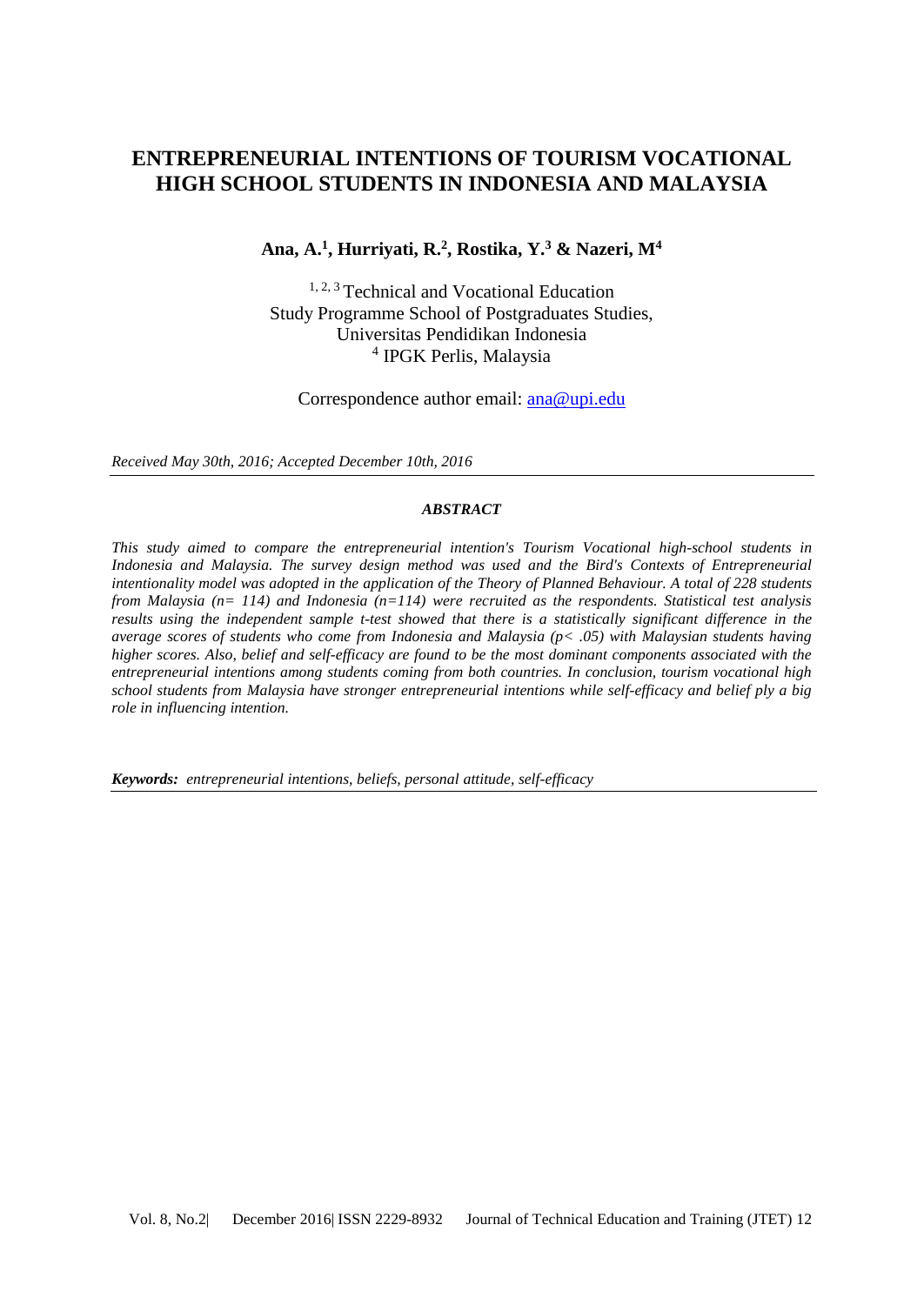#### **1. INTRODUCTION**

Indonesia and Malaysia are two South East Asian counties that have given high recognition to their tourism industry sector as a contributor to economic growth and prosperity of the nations. Despite the much smaller size of its country and population, Malaysia has a more developed tourism sector compared to Indonesia. For example, in the year 2016 Malaysia received 25.7 million tourist (Tourism Malaysia, 2016) while Indonesia received only 10 million tourists (Indonesia Investment, 2016). In both countries, greater efforts are being made to ensure the tourism sector flourishes and education has been identified as one of the key enablers to the goal. It would be interesting to know if the situation in schools is similar with refers to some indicator of tourism potentials.

Tourism programmes have been introduced in public schools in both countries as early as the upper secondary school level (Vocational High School in Indonesia and Vocational College, formally known as Vocational Secondary School in Malaysia) to prepare the workforce demanded by the tourism industry. The main goal of the Indonesian Vocational High School is to provide education and training that prepare graduates for work and job creations as well as further studies. Specifically, these schools aim to produce graduates who are prepared to take up jobs upon graduation or to create opportunities for jobs as well as to further their education to higher levels. To achieve the goal, their vocational education and training programmes are designed to prepare graduates with the necessary knowledge, attitude, skills and entrepreneurial spirit. The Malaysian Vocational College which aspire to provide education pathways and opportunities for students with diverse interests also have similar goals. The Malaysian Vocational College system goal is to provide access to quality education, that prepare graduates with three choices; to be employed immediately upon graduation, to further their studies in higher learning institutions or to become an entrepreneur (Ministry of Education-MOE, 2016; Sabtu, Wan Mohd. Noor and Mohd Isa, 2016). Students studying in the vocational education study general education similar to public schools in addition to specific vocational related skills, knowledge and attitudes. Tourism programmes of vocational schools in both countries are integrating entrepreneurships training as part of their efforts to promote employable graduates. Furthermore, entrepreneurship is an important component of tourism industry, thus the programmes need to reflect the actual scenario of their working world.

Knowledge, attitudes and behaviours about entrepreneurship are taught through appropriate hands-on learning experiences in the tourism programmes (MOE, 2016; Sabtu, Wan Mohd. Noor and Mohd Isa, 2016). The entrepreneurship education and training is designed to develop in these students the intention to participate in entrepreneurship which is a precursor to actual entrepreneurial behaviour. The objective of this study was to ascertain the entrepreneurial intention among tourism students in both countries, Indonesia and Malaysia.

The main objectives were;

- (i) Is there a difference in entrepreneurial intention between Indonesian and Malaysian tourism students?
- (ii) What are the most dominant elements that contribute to intention?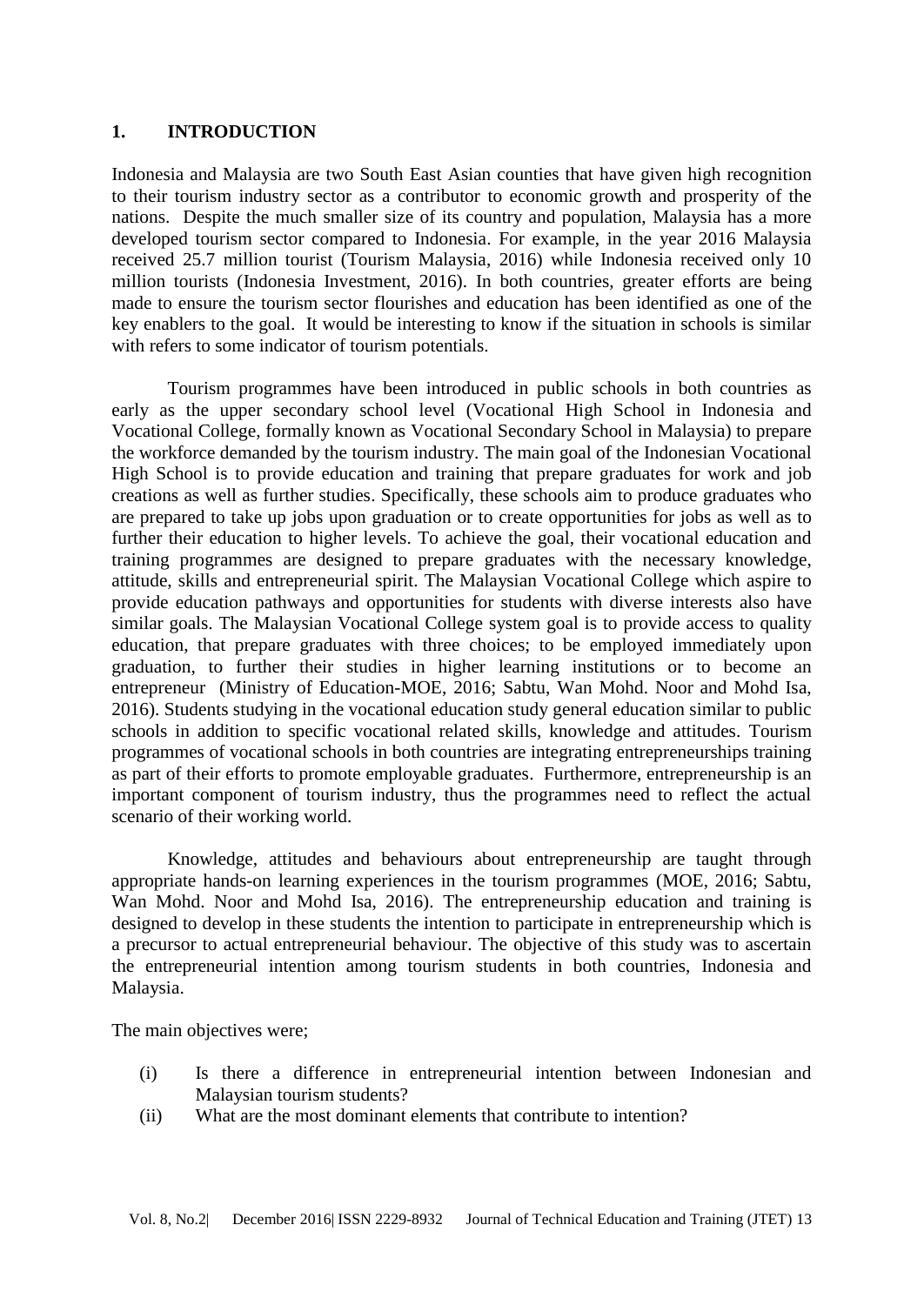#### **2. ENTREPRENEURIAL INTENTIONS**

Intention is the motivating factors that can affect a person's behaviour, and an indication of how hard people are willing to try to perform a behaviour. Intention is a term related to the action and is an important element in a number of actions (Priyanto, 2008). Intentions showed the state of mind of someone who is directed to perform some action and play a distinctive role in directing the action, which connects the deliberations that are believed and desired by someone with specific actions. Intention is the determination of a person to perform an attitude or behaviour that is desired in the future, in accordance with the understanding the intention according to Bandura (1986) that the intention is the determination of a person to perform certain activities with the aim of getting a particular outcome in the future. Thus, the intention is a vital part of the self-regulation an individual who is motivated by one's motivation to act.

Entrepreneurial intention study has been well documented in the existing literature, provides a multiple contexts of "entrepreneurial intention" definition as according to respective research context (Pfeifer, Sarlija & Susac, 2014; Abbas, 2015; Linan & Fayolle, 2015). Information on entrepreneurial intention of an individual can give an indication of the person's potential, whether the person is interested in being an entrepreneur or not. A person's entrepreneurial intention leads to her/his desire to participate in entrepreneurial ventures in the days to come (Choo and Wong, 2006). Van Gelderen et al. (2008) suggested that intention is made up of four factors namely desires, preferences, plans and behavior expectancies. In entrepreneurial perspective, desire is a person's desire to start a business. Preference is one of the attitudes shown by entrepreneurship is a requirement that must be achieved. Plan refers to the plan for someone to start a business either in the present or in the future; while expectancy's behavior refers to one's efforts in entrepreneurship with the aim of doing business with their targets.

## **2.2 Bird's Contexts of Entrepreneurial Intentionality Model**

Bird (1988) suggests that entrepreneurial intention directs one's strategic thinking, critical and operational decisions on resources to conduct business. Figure 1 illustrates Bird's model which is based on the Theory of Planned Behaviour by Ajzen (1991). According to Bird's model, the tendency of individuals to participate in entrepreneurship ventures is based on a combination of both personal and contextual factors. Personal factors include previous experience as an entrepreneur, personality characteristics, and study skills. Bird shows that background factors affecting the tendency to the individual to find new business. Contextual factors of entrepreneurship consist of several variables namely social, political, and economic displacement, changes in the market, and the government deregulation (Bird, 1988: 78). Further entrepreneurship intentions formed by the rational or analytical mind (goal-directed behavior) and intuitive or holistic thinking of the form of a vision. This process underlies the plan to establish a business, opportunity analysis, and goal-directed behavior of others. Entrepreneurial intentions can be directed towards the creation of new businesses or the creation of new values in existing businesses (Bird.1988: 82). Entrepreneurial intentions put contextual factors and personal characteristics into a wider framework to explain why some people engage in entrepreneurial behavior while others do not.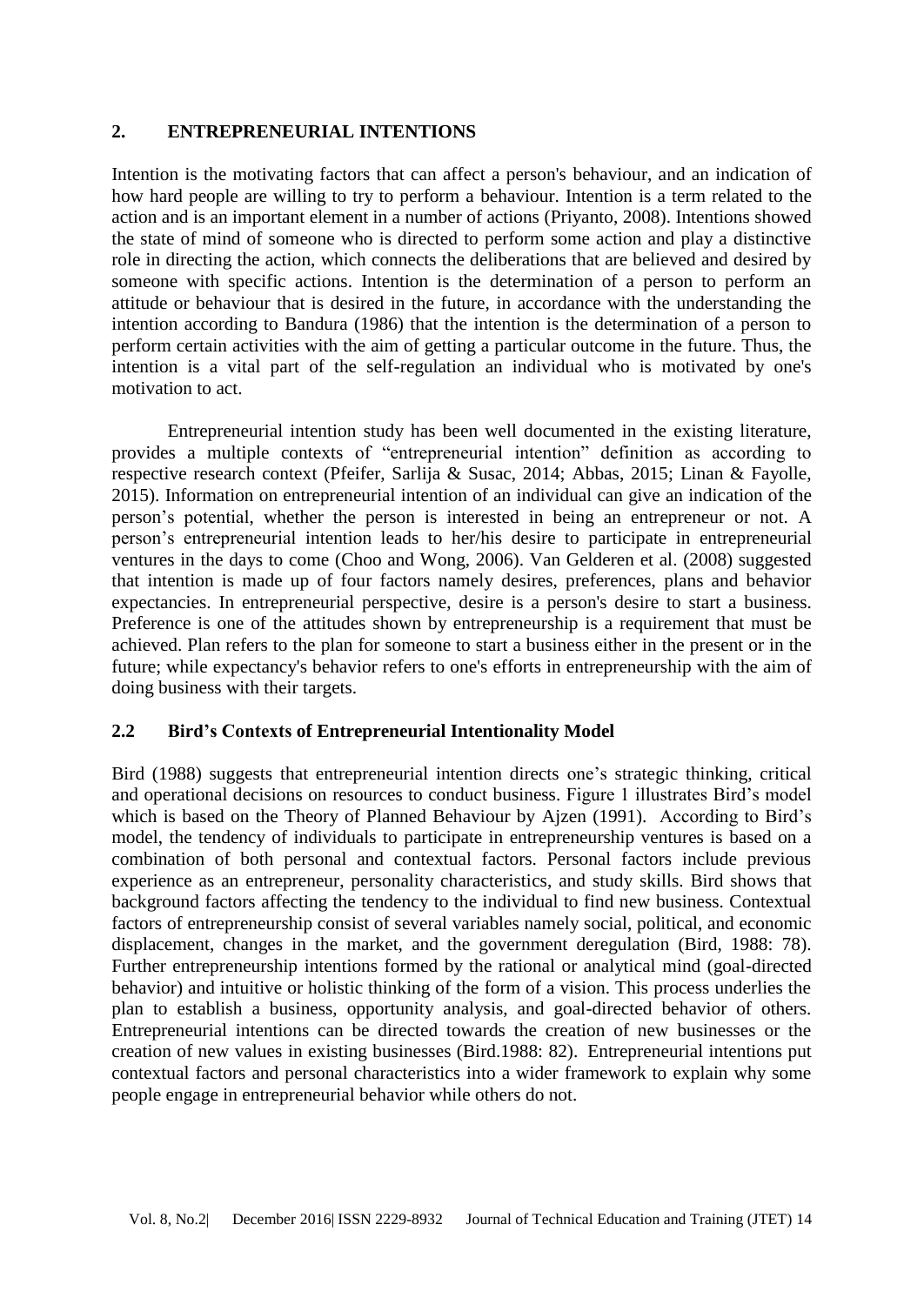

**Figure 1. Birds' Context of Entrepreneurial intentionality Model (Boyd, 1994)**

# **3. METHODOLOGY**

## **3.1 Research Design**

This study uses the Ex post facto design or often called as the causal comparative design or comparative research (Rubin & Babbie, 2016). Sukmadinata (2012) argues that ex post facto research examined the causal relationship that is not manipulated or treated by investigators; a causal relationship is based on theoretical study. Ex post facto method used to determine the entrepreneurial intention of vocational students after undergoing their programme of study. The conceptual framework of the study which was based on Bird's model (Bird, 1988) is shown in Figure 2.



**Figure 2. Conceptual Framework of Entrepreneurial Intention** 

Vol. 8, No.2| December 2016| ISSN 2229-8932 Journal of Technical Education and Training (JTET) 15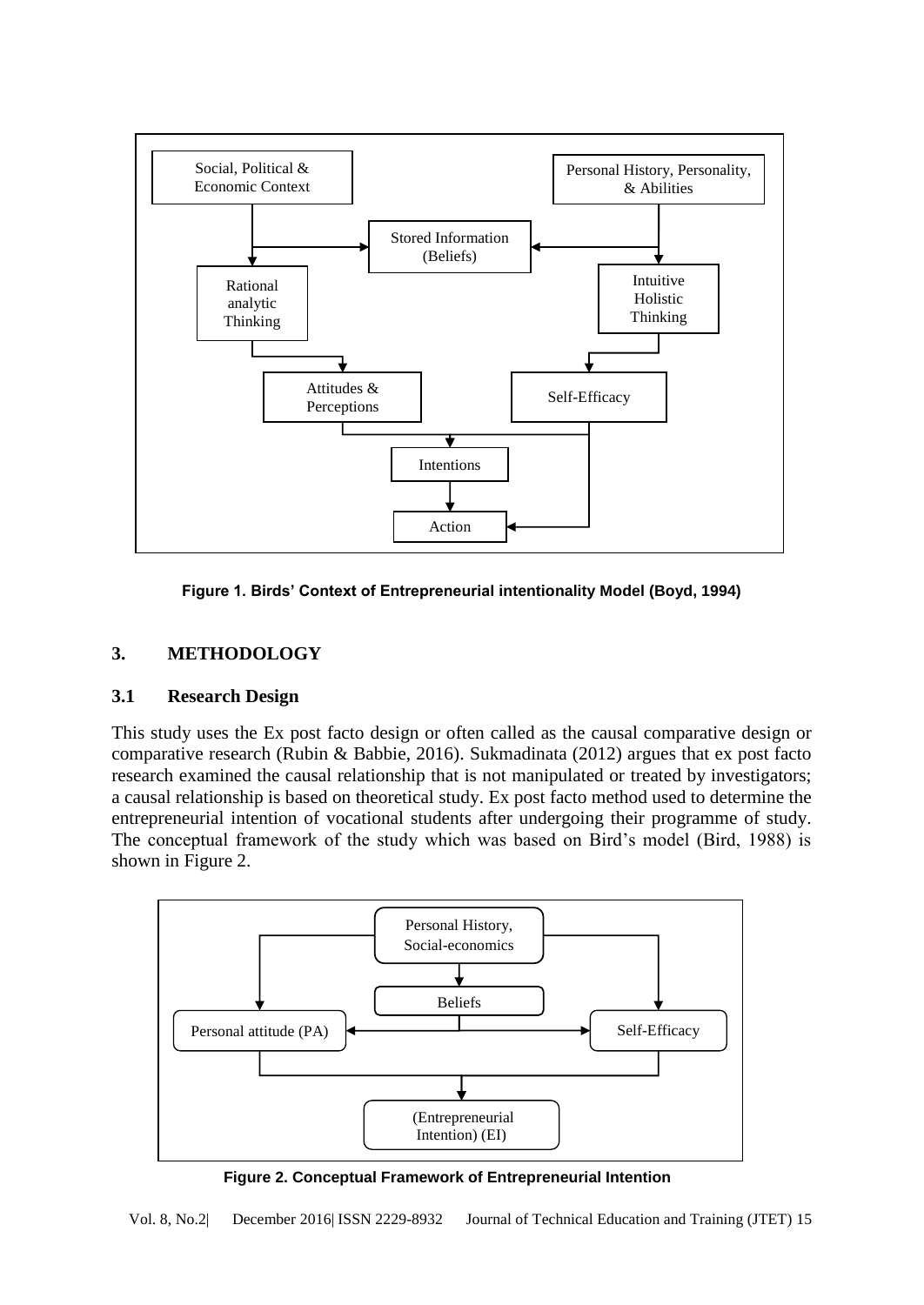#### **3.2 Participants and Data Collection Procedure**

The participants in the study selected using the purposive random sampling method from two vocational school located in two countries that offer Tourism and Hospitality Skills Programmes. One hundred and fourteen students were selected from two Malaysian Vocational Colleges and an equal number (n=114) students, were selected from two Indonesian Vocational High Schools making the total number of participants to be 228. The instrument used to collect data in this study was a questionnaire based on Bird's entrepreneurial intention model. The questionnaire consisted of five section components (background information, belief, personal attitude and self-efficacy and intention) with items were either in Indonesian language or the Malay language depending on respondents' country of origin. Questionnaires were distributed into the respective schools and collected by the authors themselves.

## **4. DATA ANALYSIS, RESULTS AND DISCUSSIONS**

### **4.1 Characteristics of Respondents**

Characteristics of research respondents are summarized in Figure 3. More than 50% of respondents in the two countries are female 76.32% and 83.33% for Indonesia and Malaysia respectively. Most of the respondents are younger than 18 years (56.14%) of respondents from Indonesia, 71.92% of respondents from Malaysia. Based on the observations, the majority of students irrespective of countries are young or less than 18 years.



**Figure 3: Characteristics of Respondents**

# **4.2 Comparison between Indonesian and Malaysian Students on Beliefs, Attitude and Self-efficacy.**

The mean ratings on the components of the questionnaire (Beliefs, Personal Attitude, and Self-efficacy) are given in the following figures. The beliefs (stored information) as reported by the respondents are shown in Figure 4. Similar trends in Beliefs are seen in both groups where Malaysians tend to have stronger beliefs based on responses to some items.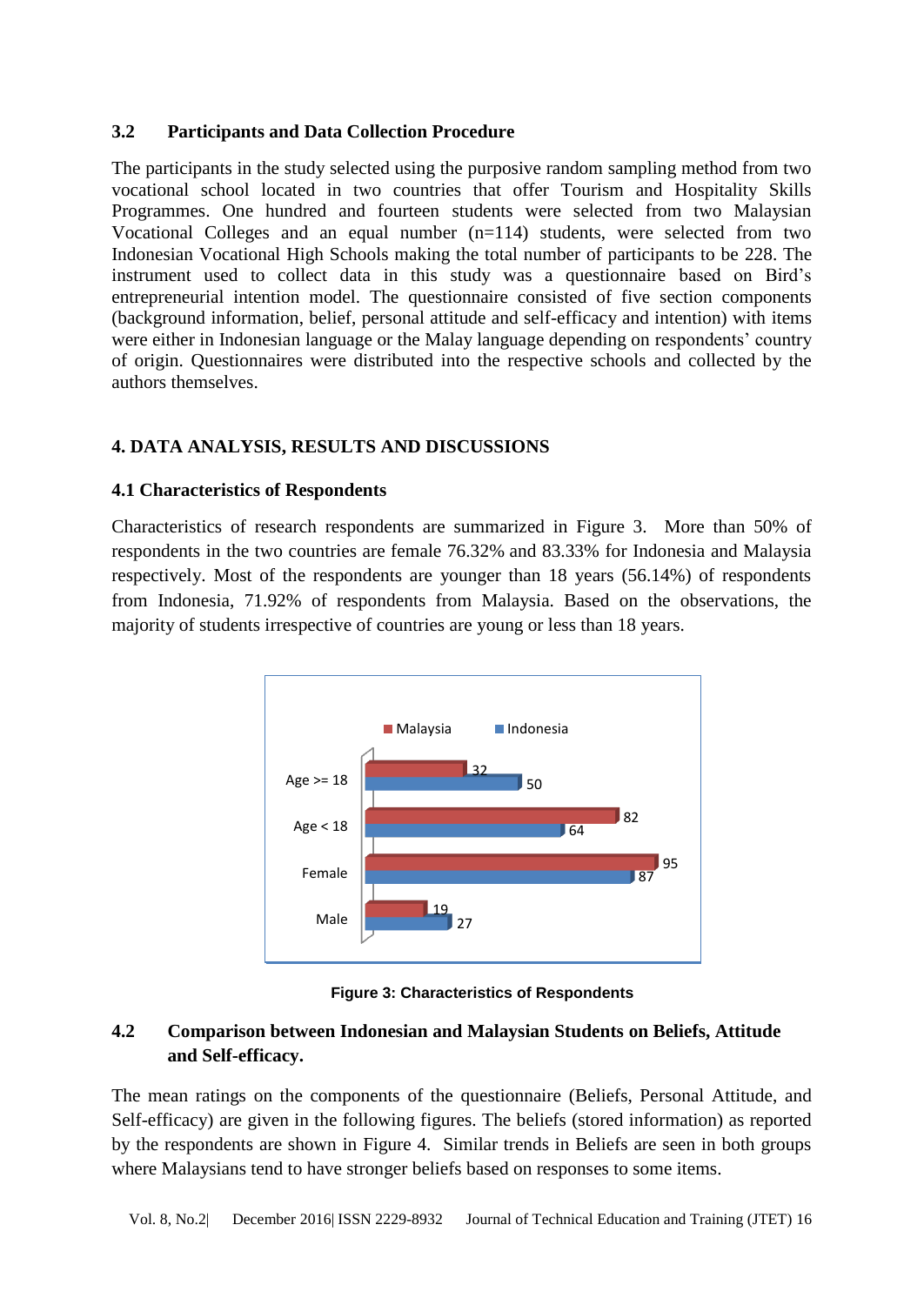

**Figure 4. Comparison on Beliefs between Indonesian and Malaysian students** 

Comparison on Personal attitude (attitude behaviour) between students from Indonesia and Malaysia is shown in Figure 5 below. Overall, Malaysians tend to exhibit more positive attitudes. Lowest rating for both groups are on the giving item.



**Figure 5. Personal attitude of Indonesian and Malaysian Students**

Comparison on Self-efficacy between students from Indonesia and Malaysia is shown in Figure 6. Overall, the Malaysian group tends to have higher self-efficacy. The lowest rating is on "Looking for business opportunity" item while the highest is on "being motivated by other's success item".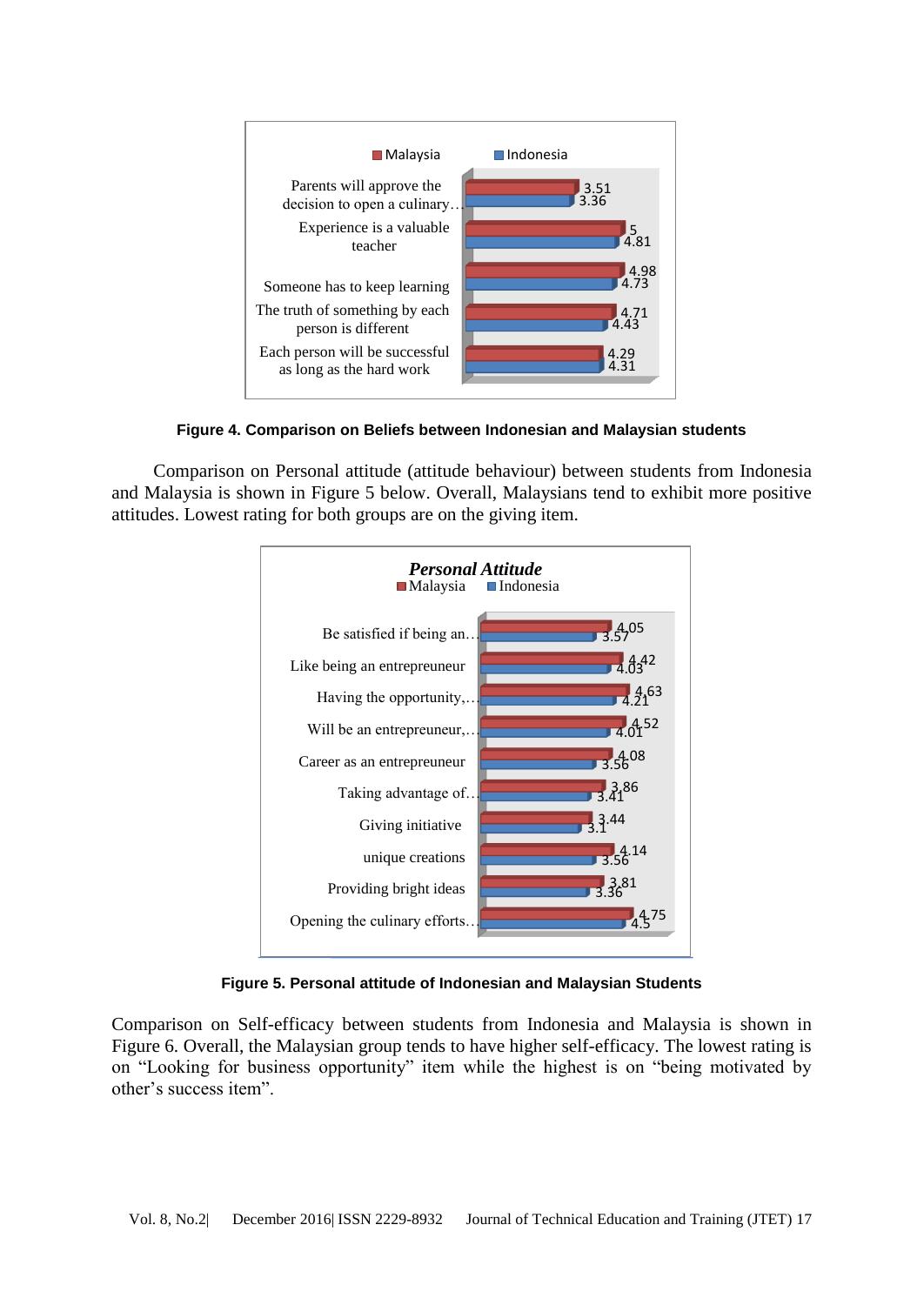

**Figure 6. Comparison on self-efficacy between Indonesian and Malaysian students**

### **4.3 Comparison between Indonesian and Malaysian Students on Entrepreneurial Intention**

The mean for entrepreneurial intentions for both groups were computed and the independent sample t-test was used to determine if the entrepreneurial intentions of both groups are different. This test is suggested to be suitable to determine differences between the average average of two groups or populations (Sugiyono, 2012). The descriptive statistics on entrepreneurial intention are shown in Table 1. The Malaysian students have higher intention compared to the Indonesians.

|  | Table 1. Descriptive Statistics on entrepreneurial intention |
|--|--------------------------------------------------------------|
|--|--------------------------------------------------------------|

|                | Category        |     | Mean   | <b>Std. Deviation</b> |
|----------------|-----------------|-----|--------|-----------------------|
| Entrepreneuria | Indonesia       | 14  | 160.16 | 6.88                  |
| 1 Intentions   | <b>Malaysia</b> | 114 | 168.09 | 12.86                 |

The results of the independent t-test are shown in Table 2.

|                               |                                   | Levene's Test for<br>Equality of<br>Variances |                 |         | t-test for Equality of Means |      |                    | 95% Confidence Interval of |          |                         |
|-------------------------------|-----------------------------------|-----------------------------------------------|-----------------|---------|------------------------------|------|--------------------|----------------------------|----------|-------------------------|
|                               |                                   | F                                             | $\mathcal{D}$ . |         | df                           |      | Mean<br>Difference | Std. Error<br>Difference   | Lower    | the Difference<br>Upper |
| Entrepreneurial<br>Intentions | Equal<br>variances<br>assumed     | 84.01                                         | .000            | $-5.81$ | 226                          | .000 | $-7.93$            | 1.37                       | $-10.62$ | $-5.24$                 |
|                               | Equal<br>variances not<br>assumed |                                               |                 | $-5.81$ | 172.744                      | .000 | $-7.93$            | 1.37                       | $-10.62$ | $-5.23$                 |

Sources: Primary data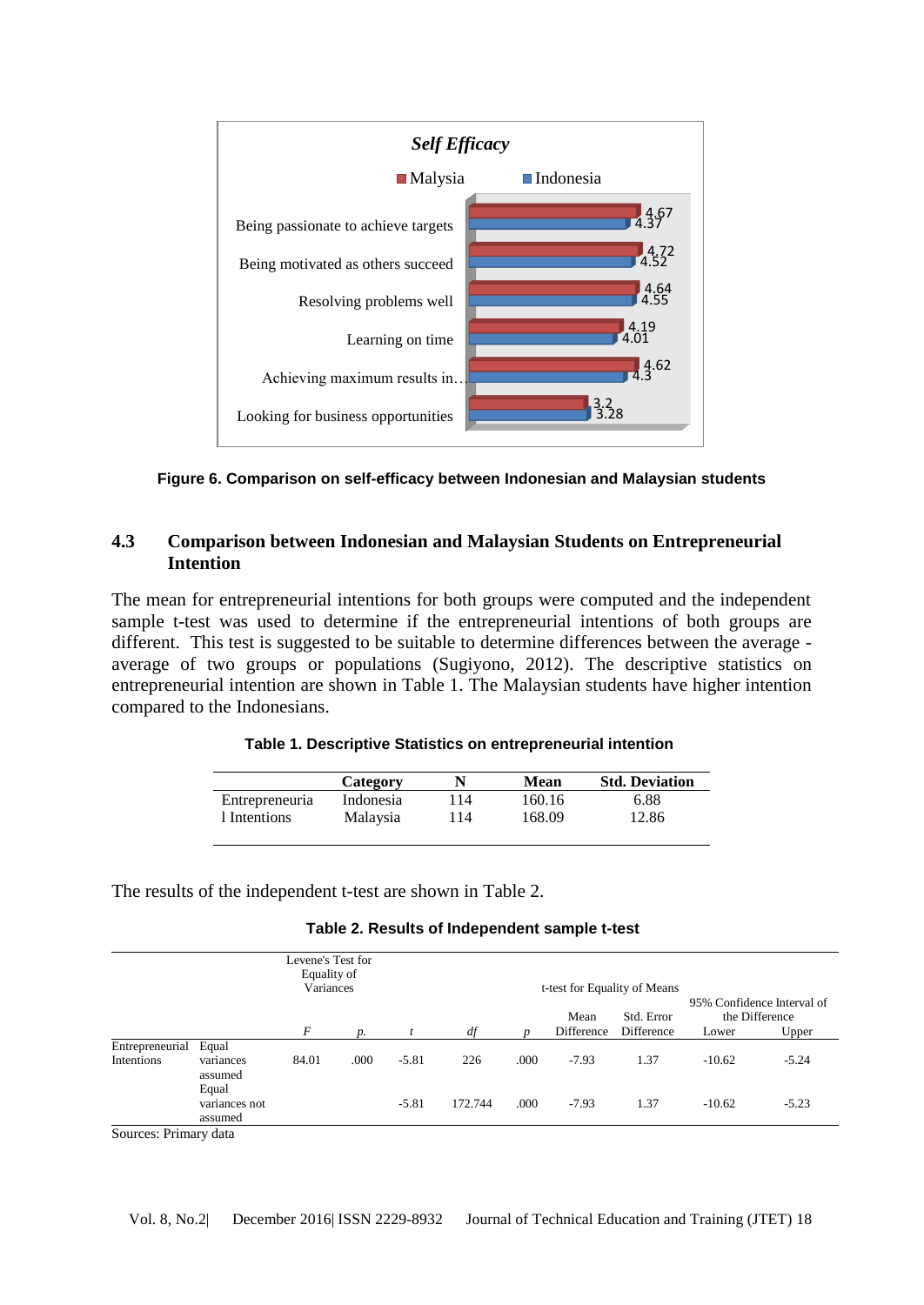The Levene' test result on the homogeneity of variances indicates that the variances of the two groups are not equal. Therefore, the t-test results shown on the lower row is used for interpretations. The t-test test result shows that  $p = .00$  indicating that there a statistically significant difference between the two groups on their intention (t=5.81, df =172.74, p=.000).

The results showed the intentions of entrepreneurship Malaysian students were greater than the Indonesian students. In fact, the Malaysian students were also higher on all factors that influence intention; Belief (confidence), Personal attitude (attitude behaviour), and Selfefficacy (self-efficacy) as shown in Figure 7.



**Figure 7. Comparison of students' entrepreneurial intention of Indonesia and Malaysia** 

Multiple regressions analysis was conducted and the four variables, personal history, belief, attitude and self-efficacy were found to explain approximately 70% of the shared variance. The factor found to be most contributing to entrepreneurial intention was belief. The other factors were also found to be contributing to a lesser degree. These results are consistent with several previous studies which states that one's beliefs has positive effect on entrepreneurial intentions (Boyd, 1994; Rahayu et al., 2011; Piperopoulos & Dimov, 2015). Self-efficacy has the positive effect to the intention of entrepreneurship, in line with the results of Bandura (1986), Indarti and Rostiani (2008), which conducts research on students from Indonesia, Japan and Norway. In their study they found that the most dominant factor influencing the intention of entrepreneurship is self-efficacy. Background, age, gender did not affect significantly the entrepreneurial intention's corresponding statistics. These results are consistent with the research by Indarti and Rostiani (2008), Sri Rustianingsih (2013), Sumarsono (2013) which states that gender, age, educational background has less of an effect to the intention of entrepreneurship.

#### **5. CONCLUSION**

The study set out to determine if tourism students in Indonesia and Malaysia have different entrepreneurial intention. A survey was conducted on 114 students from comparable vocational institutes from both countries. The finding indicates that while Malaysian students tend to be higher on all measured components, self-efficacy and beliefs tend to be the dominant components irrespective of country. Overall, entrepreneurial intention is found to be higher among Malaysian Vocational College students, and if the relationship between intention and actual entrepreneurial behaviour is to be believed, the higher success of the